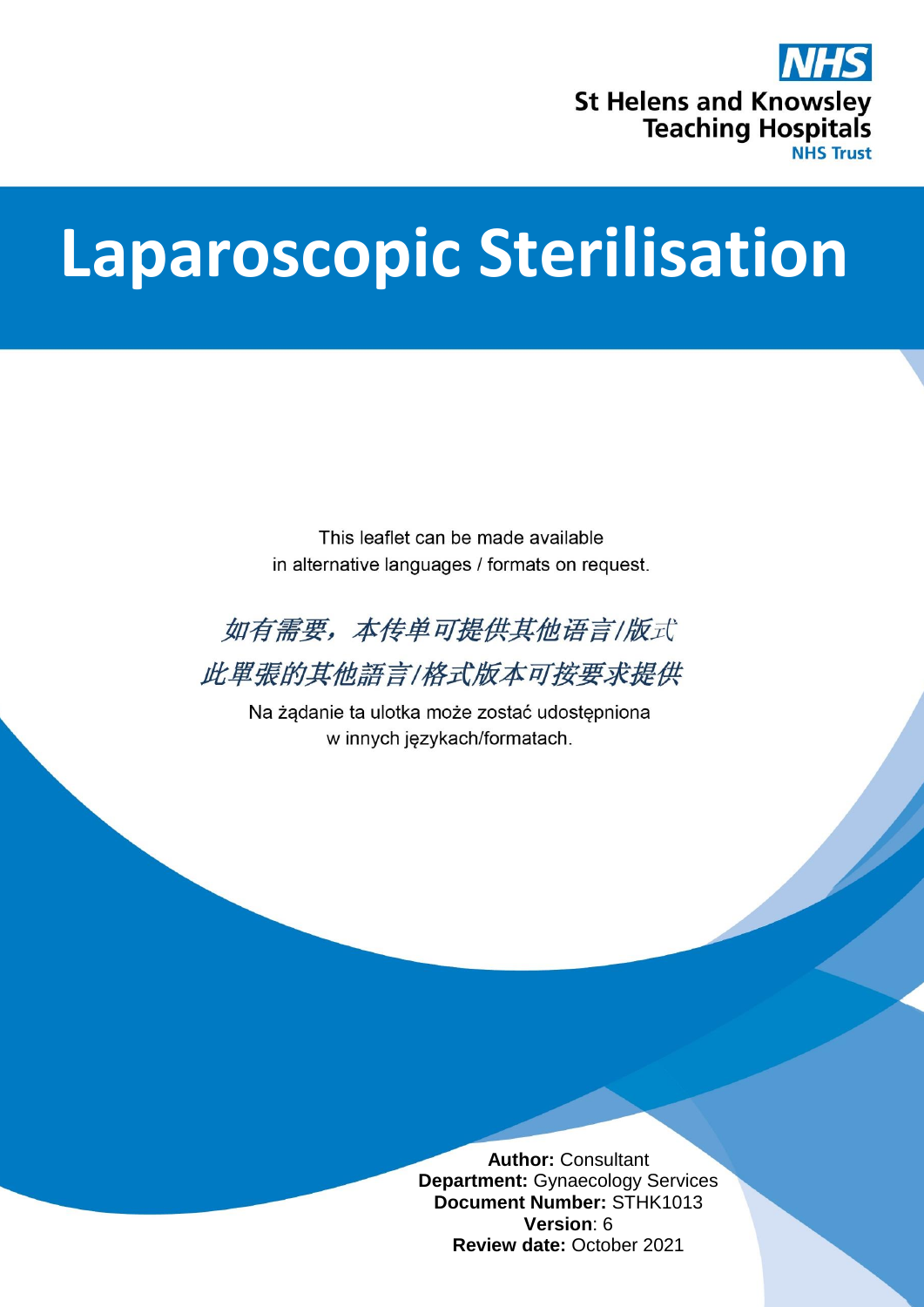#### **Reasons for the procedure**

A laparoscopic sterilisation or laparoscopic tubal occlusion is carried out to block the fallopian tubes to prevent sperm from meeting the egg.

#### **Nature of the procedure**

The operation involves a general anaesthetic and you will be asked to sign a consent form. You can find out more about what having an anaesthetic involves at:

#### [www.youranaesthetic.info](http://www.youranaesthetic.info/)

- As part of the procedure, a catheter is inserted into your bladder to empty it to avoid injury and an instrument is inserted into the womb from the vagina to steady it and move the womb as appropriate to allow a clear vision of the pelvic organs.
- Generally two small cuts are made on your abdominal wall. The first is around the belly button and is approximately 1cm long. The other is usually just above the pubic bone in the mid-line, but occasionally is on the left or right side of the abdominal wall. The location of this cut is usually made to avoid damage to any underlying structures and/or to gain access to the fallopian tubes.
- A special needle (Verres) is inserted through the first cut into the abdominal cavity and this is then filled with carbon dioxide, which is perfectly safe. This allows the abdomen to distend and to protect the internal organs from injury when the laparoscope is inserted.
- You will then be placed in a head-down position for the surgery. This moves the bowel out of the way and allows a clear view of the pelvic organs.

When your abdomen has been distended with gas the Verres needle is removed and a laparoscope is inserted through the abdominal cut. This allows the surgeon to see the pelvic organs clearly. A second instrument is inserted in the other abdominal cut and this is called a Filshie Clip Holder. This clip is placed across the fallopian tube to block it and a clip is placed on both the left and right tube.

#### **VERY IMPORTANT**

It is vital that you are **not pregnant** whilst undergoing the procedure. You must, therefore, continue with a reliable method of contraception from the time you are listed for surgery until the procedure is carried out. A pregnancy test will be performed on your admission to the ward as part of the admission procedure, whether you have been using contraception or not.

#### **Please note that a negative pregnancy test does not absolutely exclude a very early pregnancy. If you suspect that you are pregnant, you must let the doctor or nurse know before the procedure.**

If it is possible that you could be pregnant it is likely that the procedure will be postponed until you have had a period or until pregnancy has been definitely excluded. It is possible that you could be in the very early stages of pregnancy without a positive result.

**Despite the sterilisation you could go on to have a full-term pregnancy.**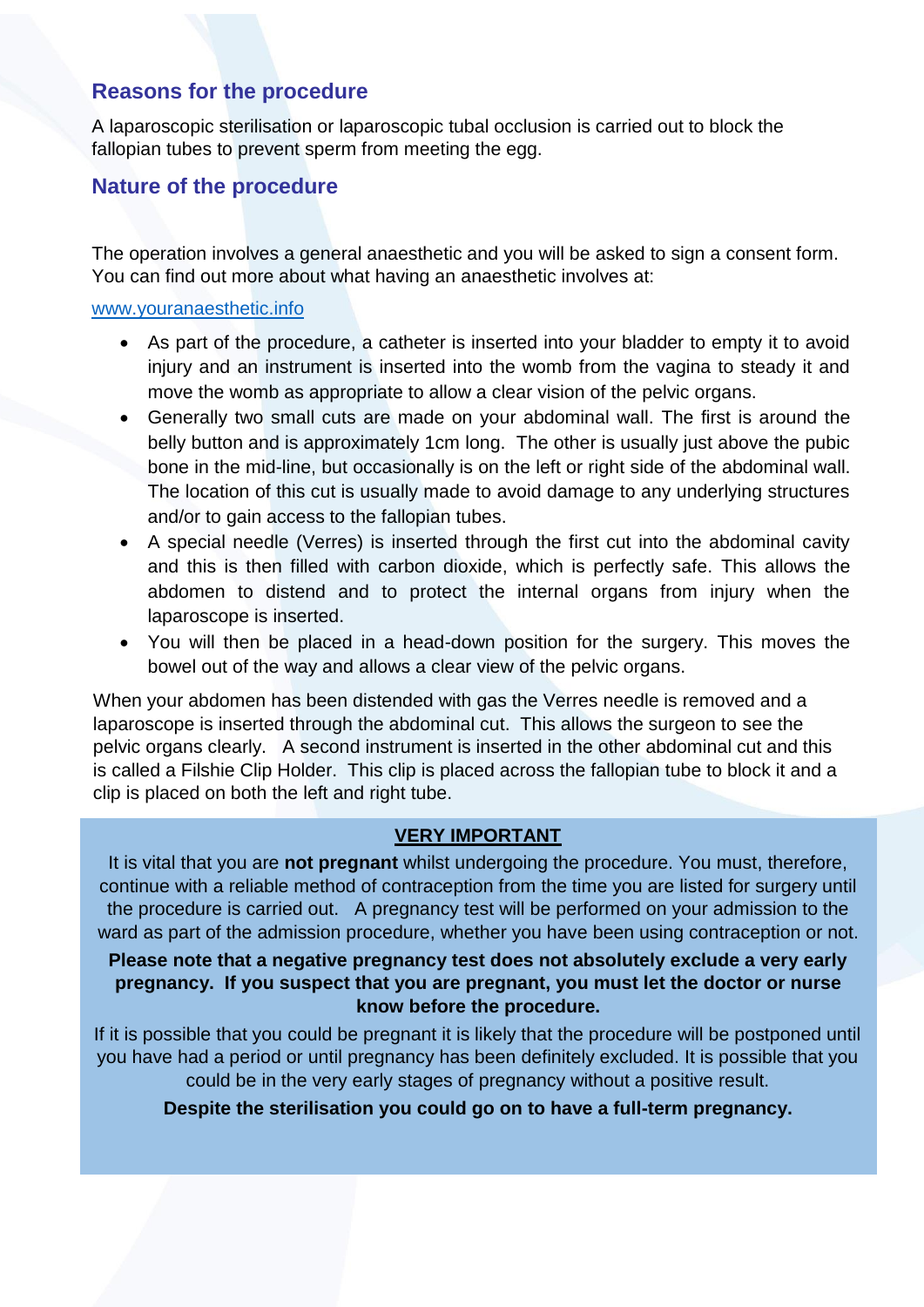## **Benefits of the procedure**

Following the rest period after the sterilisation there is no need to use any other form of contraception.

## **Risks of the procedure**

- There is a small risk of failure to gain entry into your abdominal cavity. You will therefore be asked if you would wish to proceed to a tubal ligation (open procedure) if the key hole procedure is not possible. You must be aware that your recovery period will take longer than the key hole procedure and you will need to seek your General Practitioners advice about how long you will need to stay off work. Your movement and strength must be able to cope with an emergency stop before you return to driving. You should feel comfortable behind the wheel with the seat belt over your abdomen. Recommended guidelines suggest 4-6 weeks and you should always check with your insurance company.
- The operation cannot be guaranteed as permanent (100%) as the tubes can re-open (recannalise) after they have been blocked. If you suspect you are pregnant after the procedure, you must seek medical help as soon as possible. The risk of failure of the procedure/lifetime failure rate is 1 in 200. The failure rate is higher if carried out immediately after pregnancy or at caesarean section.
- There is a very tiny risk of having an egg in the proximal end of the tube that could then be fertilised.
- Risk of damage to bladder/bowel/blood vessels
- Risk of bleeding
- Risk of infection in wounds

## **Extra procedures which may become necessary during the surgery**

- Laparotomy, which involves opening the abdomen through a bikini-line or a mid-line cut
- Repair of damage to bowel, bladder or blood vessels as appropriate.

## **The discomforts of the procedure**

You may have pain similar to period cramps after the operation which should settle with your usual painkillers. You may be offered a suppository on the ward or in theatre as a painkiller. This is known as a non-steroidal anti-inflammatory drug and is very effective for pain relief for this type of procedure. However, if you have asthma you will not be able to have this. Your abdomen may be distended after the operation due to a little remaining gas which will eventually go away. However, you may find it more comfortable to wear loose fitting clothes when discharged. A few hours after the procedure you may notice discomfort in your shoulders. This is due to remaining gas which can sit under the diaphragm and the discomfort is felt the shoulder. This is usually relieved with painkillers and you should carry on gently moving around.

It is advisable that you have someone at home during the first **12-24 hours** after discharge and you may need to take **48 hours** off work.The doctor on the ward will advise you.

## **The alternatives to the procedure**

Patients can continue to use reversible methods of contraception such as the oral contraceptive pill, barrier methods (condoms etc), intra-uterine contraceptive devices, implants (Implanon) or a male partner could consider a vasectomy.